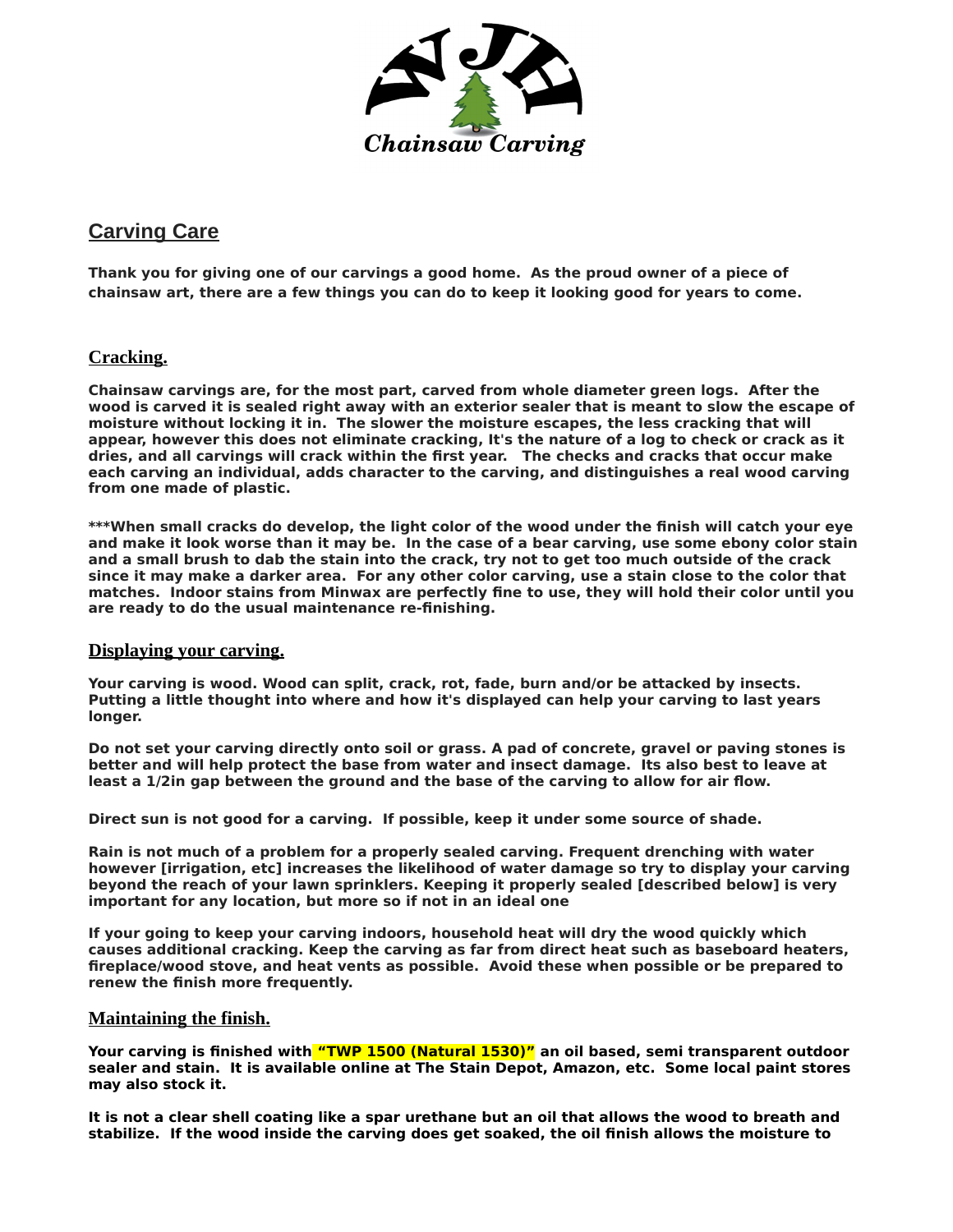**evaporate out. TWP1500 Clear can be used as well, but any unpainted surfaces may gray over time, however if your carving is mostly painted, this is a good option to prevent any discoloration that could be caused by the tint of the "Natural" color. A spar urethane finish is like a solid shell, and is perfectly fine to use once the carving has dried out (about 3-6 months) if you prefer. That said, if your carving is in a very sunny spot or indoors, Spar Urethane is recommended since it will slow down the drying process more than an oil finish will, and cause less cracking over time. It can be applied over the existing finish without issue, and it should be coated within a few weeks of placing your carving in one of these locations.**

**I recommend that any carving displayed outdoors be re-sealed with whichever finish you decide to go with 4-8 weeks after your purchase, then once a year afterwards. Keep an eye on the finish, sometimes they will need to be coated more (or less) often, depending on its location. You can use TWP 1500 in the color highlighted above as I do, or you can use Spar Urethane if you prefer. Spring and Fall are the best times of year to reapply the finish since the humidity is usually lower at these times of year. Be sure to follow the directions on the can.**

#### **Bugs and Mold/Mildew**

**Before the finish was applied, the carving was treated with a Borate solution to prevent mold, mildew, and wood eating bugs from destroying it. Like any pest control, it is not a cure all and does not stop bugs that do not eat the wood such as carpenter bees, and the effects of the Borate will wear out over time depending on how well the finish is maintained. The best way to control these pests is to keep the carving from becoming water logged (damp locations, being kept directly on dirt, and not leaving space between the base and ground to allow air flow), if the wood is not moist, most pest can not survive and will not be a problem. If you do develop a problem, or carpenter bees have started making holes, spot treatments for the specific pest will usually work just fine. If it becomes an ongoing problem though, there are many different sprays and treatments that can be applied to the whole carving to stop the problem, just search the internet for log home care supply websites, and they will almost always have what you are looking for.**

**If you have any questions about your carving, want it re-sealed, or if it develops a crack that it is really bothersome, or is in a critical spot, feel free to contact me. Follow WJH Chainsaw Carving on Facebook or Instagram for maintenance reminders.**

**Wyatt Harrison 973-841-7281 wjhcarvin[g @yahoo.com](mailto:ccwworks@yahoo.com) Facebook- @wjhcarving wjhchainsawcarving.com**